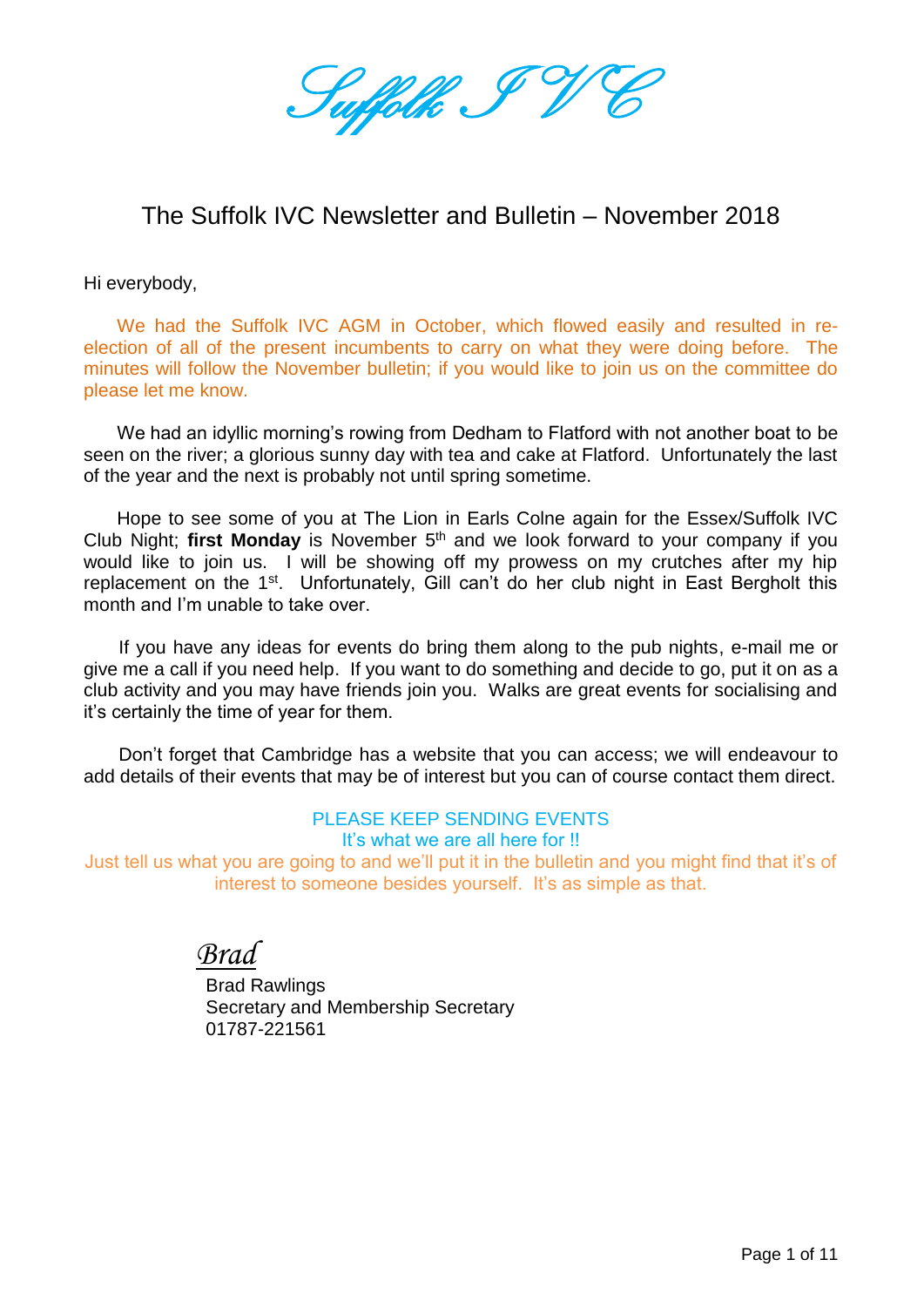# **The Suffolk IVC Events Bulletin**

# **November 2018**

Members from Essex and Cambridge IVCs are invited to join us at all Suffolk IVC events

Please note that the  $\mathbf \Omega$  sign means 'bookable' and it does mean that you have to contact the organiser to let them know you are coming (so they can look out for you or arrange suitable tables etc.) and maybe also book your tickets with the venue.

#### **Friday 2nd**

#### **Quiz Night, The Delphi Centre, Sudbury -- 7pm**

Join us at 7pm for a 7.30 start for a fun packed evening to raise funds for the Delphi Centre including music, prizes (incl. Wooden spoon) and spot prizes; also food with a choice of fish & chips or sausage & chips. The quiz is for teams of up to 6 people at £10 per person to include food and entry to the quiz. Julie and I require 4 more for the first team of 6, first to respond can join us in team "Drain Stormers". Please call me (Mark) before September 30<sup>th</sup>, and confirm your place with a £10 cheque and your choice of food. After the first team is complete you can put your own team of 6 together, or smaller if you prefer or bring nonmembers; contact Ray Reid direct on 07974 615438 or [thedelphicentremanager@gmail.com](mailto:thedelphicentremanager@gmail.com) (team cheques to "The Delphi Centre Sudbury"; address below). Please let me know if you are coming as a separate team, so we can look out for you. There is a licenced bar, so please do not bring any drinks with you, including bottled water.

*Address – The Delphi Centre, Alexandra Road, off Newton Road, Sudbury, Suffolk. Ample parking is available.*

**Postcode : CO10 2RR** Mark Kiddy 07974 620127  **or [m.kiddy007@btinternet.com](mailto:m.kiddy007@btinternet.com)** \_\_\_\_\_\_\_\_\_\_\_\_\_\_\_\_\_\_\_\_\_\_\_\_\_\_\_\_\_\_\_\_\_\_\_\_\_\_\_\_\_\_\_\_\_\_\_\_\_\_\_\_\_\_\_\_\_\_\_\_\_\_\_\_\_\_\_\_\_\_\_\_

#### **Sunday 4th**

#### **WW1 Sculpture Trail, Bury St Edmunds -- afternoon TBA**

A variety of artists have placed sculptures around the centre of Bury depicting various aspects of WW1 with background info, some very moving; they are being taken down on Armistice Day. Let me know if you are interested to arrange meeting time and possible lunch/tea.

*Directions : Please call Catrin to arrange a time and meeting place*

**Postcode : IP33 Catrin Diverres -- 01284 760643 or email catrin.diverres@talktalk.net.**

#### **Sunday 4th**

#### **Film 'A Star is Born', The Regal Stowmarket -- 4:30pm**

Anyone fancy 'A Star is Born' movie with Lady Gaga cert 15. In Stowmarket Regal cinema, a nostalgic cinema with comfy seats. We could do a meal afterwards in Spoons across the road or Prezzo's ? Ring me on the number below (evenings/weekends only) to arrange to meet up if you want to go.

\_\_\_\_\_\_\_\_\_\_\_\_\_\_\_\_\_\_\_\_\_\_\_\_\_\_\_\_\_\_\_\_\_\_\_\_\_\_\_\_\_\_\_\_\_\_\_\_\_\_\_\_\_\_\_\_\_\_\_\_\_\_\_\_\_\_\_\_\_\_\_\_

**Directions** *:* The Regal cinema is in Ipswich Street with a Pay and Display car park next *door which is free after 6pm.*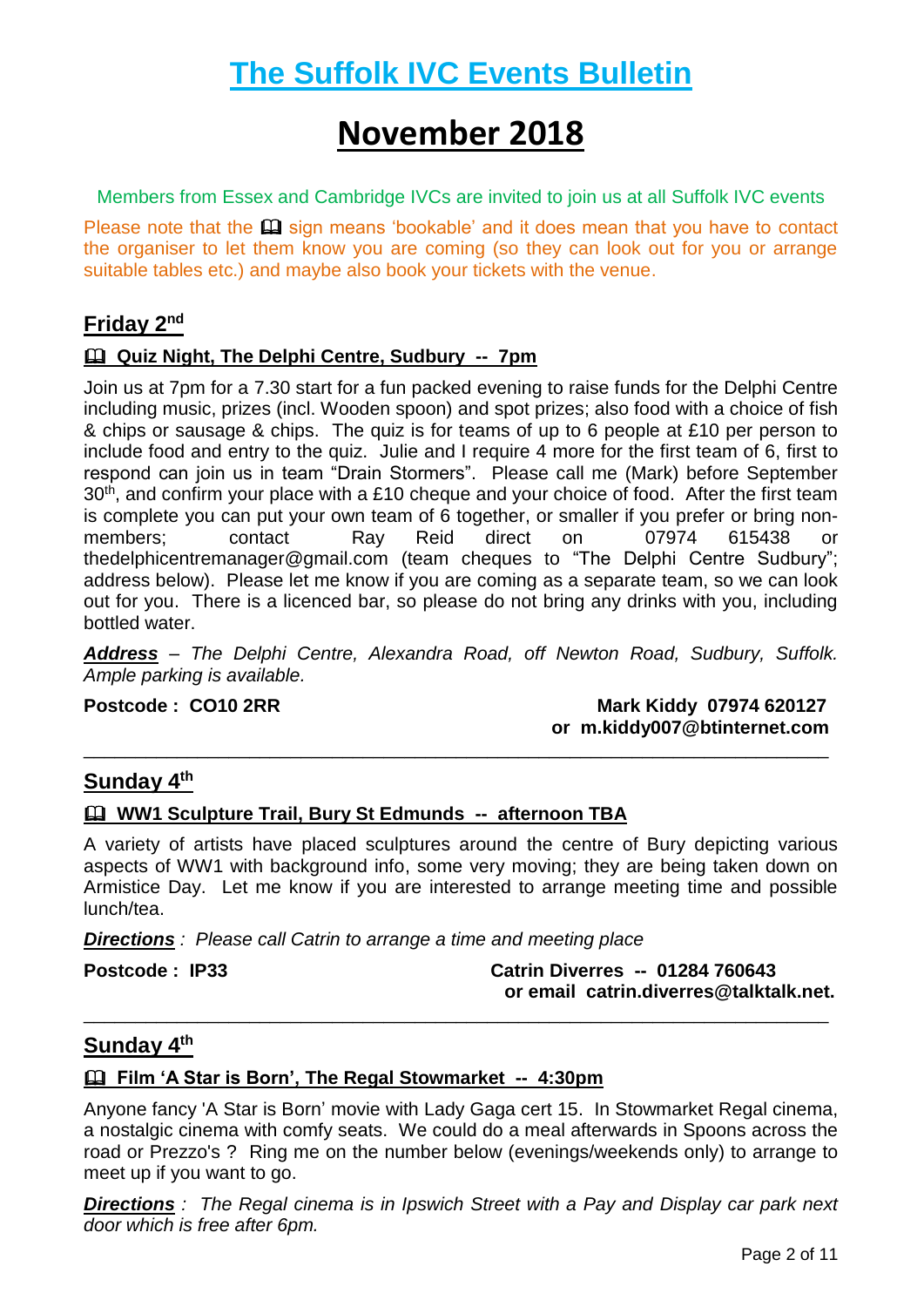#### **Monday 5 th**

#### **Suffolk and NE Essex Club Night, The Lion, Earls Colne -- 7:30 onwards**

Please join us at this lovely old pub which has been largely refurbished in fairly modern style. Not super cheap but we think the pizzas are splendid. This is now a regular venue on the 1<sup>st</sup> Monday unless otherwise notified (so keep your eyes peeled !). Do come and join us for an evening of socialising and chat; it's an excellent opportunity to discuss new events and reminisce about old ones.

\_\_\_\_\_\_\_\_\_\_\_\_\_\_\_\_\_\_\_\_\_\_\_\_\_\_\_\_\_\_\_\_\_\_\_\_\_\_\_\_\_\_\_\_\_\_\_\_\_\_\_\_\_\_\_\_\_\_\_\_\_\_\_\_\_\_\_\_\_\_\_\_

*Directions : The Lion is in the High Street at the other end (and on the other side of the road) from the church. If you're not sure please give me a call. The pub has its own car park and there is parking in the main road and also in the car park behind the Co-op.*

\_\_\_\_\_\_\_\_\_\_\_\_\_\_\_\_\_\_\_\_\_\_\_\_\_\_\_\_\_\_\_\_\_\_\_\_\_\_\_\_\_\_\_\_\_\_\_\_\_\_\_\_\_\_\_\_\_\_\_\_\_\_\_\_\_\_\_\_\_\_\_\_

**Postcode : CO6 2PA** Brad Rawlings 01787 221561

#### **Wednesday 7th**

#### **Pub Meal, Battesford Court, Witham -- 7:30pm**

Come for a mid-week pub meal at the Battesford. This is a Wetherspoons pub and has very reasonably priced food. They do not reserve tables so meet around the bar area.

*Directions : The Battesford is in the centre of Witham in Newlands Street on the left coming from Chelmsford direction. There is a small free car park just after Bramston Sports Centre coming from Chelmsford.*

\_\_\_\_\_\_\_\_\_\_\_\_\_\_\_\_\_\_\_\_\_\_\_\_\_\_\_\_\_\_\_\_\_\_\_\_\_\_\_\_\_\_\_\_\_\_\_\_\_\_\_\_\_\_\_\_\_\_\_\_\_\_\_\_\_\_\_\_\_\_\_\_

#### **Postcode : CM81AH Rob Bannister 01206 852984 or 07892799849 e-mail : robertbannister99@gmail.com**

#### **Thursday 8 th**

#### **Frida Kahlo exhibition, V&A Museum, Kensington -- 12:20**

Frida Kahlo: Making Her Self Up. This exhibition presents an extraordinary collection of personal artefacts and clothing belonging to the iconic Mexican artist. Ticket prices, according to status, vary from £15. I have booked a timed ticket for 1pm although they are not too strict on times mid-week. If anyone is interested in doing this please let me know and we can sort out travel/meeting up. The web site link is below. Tickets can be booked on line or by phone: 0207 9422000.

*Directions : These can be found on [https://www.vam.ac.uk/exhibitions/frida-kahlo-making](https://www.vam.ac.uk/exhibitions/frida-kahlo-making-her-self-up)[her-self-up](https://www.vam.ac.uk/exhibitions/frida-kahlo-making-her-self-up)*

**Postcode : SW7 2RL Shirley Horne 01787-462759 or e-mail [sjh106@btinternet.com](mailto:sjh106@btinternet.com)** \_\_\_\_\_\_\_\_\_\_\_\_\_\_\_\_\_\_\_\_\_\_\_\_\_\_\_\_\_\_\_\_\_\_\_\_\_\_\_\_\_\_\_\_\_\_\_\_\_\_\_\_\_\_\_\_\_\_\_\_\_\_\_\_\_\_\_\_\_\_\_\_

#### **Sunday 11th**

#### **Comedian, Colchester Arts Centre, Colchester -- 7pm**

Booking required 10th November. Daliso Chaponda, the Malawian born stand up comedian was a stand out star from this year's Britain's Got Talent show, capturing the nations hearts and garnering over 8 million Facebook views and 9 million on Youtube. The 'What The African Said...' tour will take in 31 dates across the UK. Daliso has also just been confirmed for his own Radio 4 series entitled Daliso Chaponda: Citizen Of Nowhere. Tickets are £15/£14 and can be booked on line or phone: 01206 500900. Show starts at 7.30pm but let me know you are coming so we can meet beforehand at 7pm.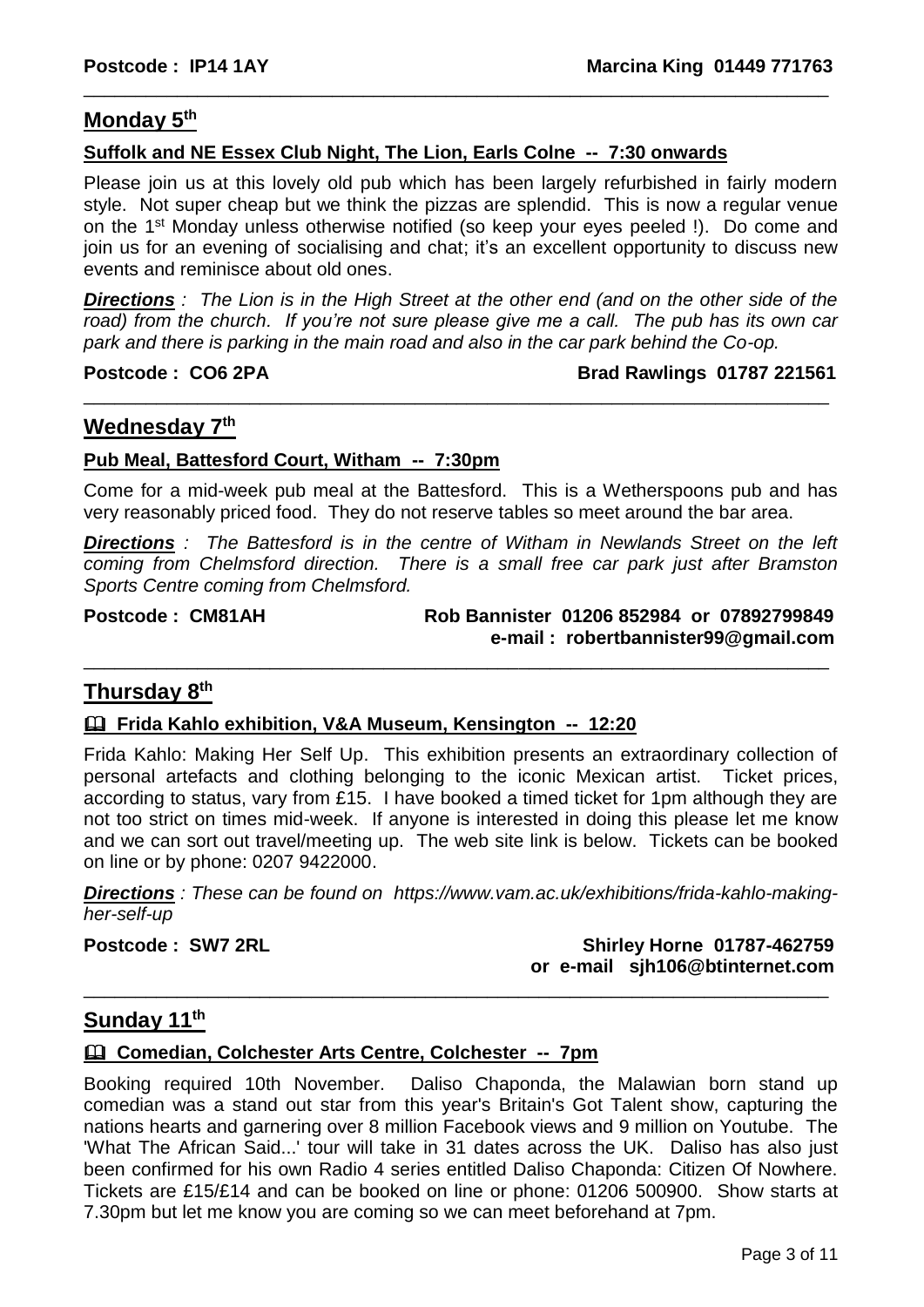*Directions : www.colchesterartscentre.com for more info. When buying your ticket you can also book car parking for only £1.50 for the whole day - handy to look around Colchester. This is in St Marys car park opposite the venue. CO3 3AA*

\_\_\_\_\_\_\_\_\_\_\_\_\_\_\_\_\_\_\_\_\_\_\_\_\_\_\_\_\_\_\_\_\_\_\_\_\_\_\_\_\_\_\_\_\_\_\_\_\_\_\_\_\_\_\_\_\_\_\_\_\_\_\_\_\_\_\_\_\_\_\_\_

#### **Postcode : CO1 1NF Shirley Horne 01787 462759 E-mail: [sjh106@btinternet.com](mailto:sjh106@btinternet.com)**

#### **Monday 12th** (an Essex IVC event)

#### **Contemporary Folk Evening, Colchester Arts Centre -- 7:45pm**

Come and join me this evening and listen to 'Hunter Muskett' play a concert of contemporary folk music (they write a lot of their own songs) at Colchester Arts Centre. Book your own ticket at [www.colchesterartscentre.com.](https://essexivc.us8.list-manage.com/track/click?u=97a54db3e8edd7c5e04c68373&id=0373926d12&e=dc3f9945df) Cost approx £13, plus £1.50 car parking at St. Mary's multi-storey car park (opposite) if you book tickets on-line and print off your ticket. I think the car parking ticket is valid for the whole day if you have other things to do in Colchester. There is a pay bar for drinks. I'll meet you in the foyer at 7:45pm when the doors open, or inside if you arrive later, if you let me know you are coming.

*Directions : Park at St Mary's multi-storey car park, CO3 3DD, level 3 on Balkerne Hill, and walk over the footbridge to reach St Mary-at-the-Walls church (now Colchester Arts Centre) in Church Street. It's near to the Mercury Theatre.*

\_\_\_\_\_\_\_\_\_\_\_\_\_\_\_\_\_\_\_\_\_\_\_\_\_\_\_\_\_\_\_\_\_\_\_\_\_\_\_\_\_\_\_\_\_\_\_\_\_\_\_\_\_\_\_\_\_\_\_\_\_\_\_\_\_\_\_\_\_\_\_\_

**Postcode : CO1 1NF Angela Biggs 07901 751282 or 01245 227082**

### **Tuesday 13th**

#### **Organ Recital, Colchester Town Hall - 12:45pm**

Please join me to hear the Austrian organist Florian Pagitsch perform music by Bach, Mozart, Schumann, Gigout and Moondog, plus an improvisation, on the Moot Hall organ. Admission is free with a retiring collection in aid of the Friends of the Moot Hall Organ. Meet by the main entrance to the Town Hall by 12:45 pm prompt. Performance starts 1 pm and lasts about an hour. No need to book, but please let me know if you'd like me to look out for you.

*Directions : The Town Hall is on the north side of Colchester High Street - with its tall clock tower, it's unmissable! Best place to park is probably St Mary's multi-storey (CO3 3AA).*

\_\_\_\_\_\_\_\_\_\_\_\_\_\_\_\_\_\_\_\_\_\_\_\_\_\_\_\_\_\_\_\_\_\_\_\_\_\_\_\_\_\_\_\_\_\_\_\_\_\_\_\_\_\_\_\_\_\_\_\_\_\_\_\_\_\_\_\_\_\_\_\_

**Postcode : CO1 1PJ Doug Meekison 01206 824588 or 07981 977985**

#### **Saturday 17th**

#### **Real Tennis Fun Taster Session, Newmarket Real Tennis Club -- 9.45am**

Also for those who have occasionally played before. You can watch it being played on U-Tube at https://www.youtube.com/watch?v=v0Dvw1foM1w and the one that follows that. Real Tennis is a fun racquet sport played using walls, roofs and galleries; it is the 'King of Racquet Sports' and goes back hundreds of years.

The court is booked for 4 hours to give plenty of time for games. The cost is up to £15.00 depending on numbers and does includes a buffet lunch. Please use non-marking trainers; racquets and balls are supplied and there are changing rooms and showers. Physical fitness is not a prerequisite. This is also open to non IVC Members including those in their teenage years ! I will be there to help the Pro, Andrew Knibbs, run the session, so if you have any questions please contact me as detailed below.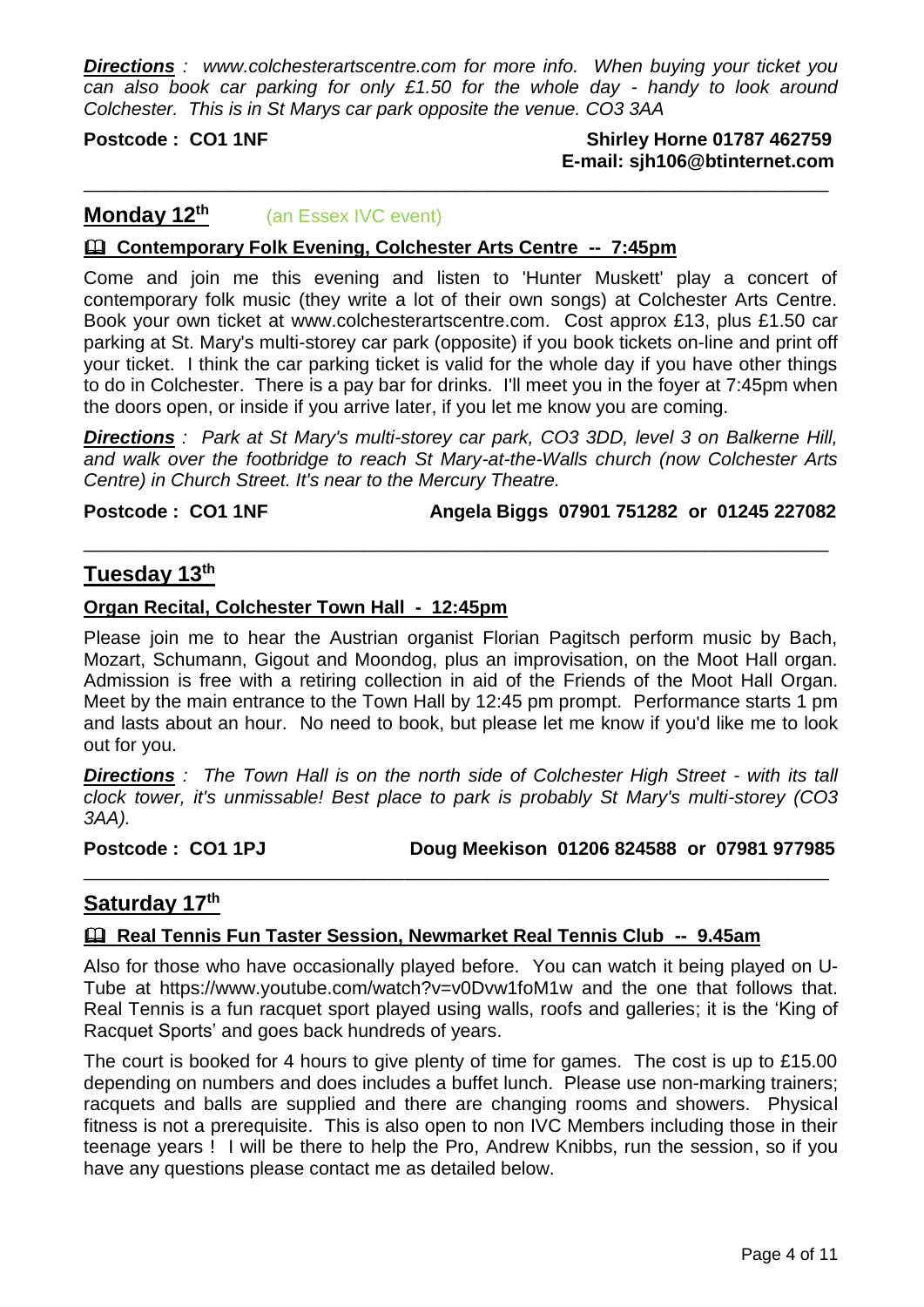Book by 12<sup>th</sup> November; however later bookings may be possible if spaces are available. The RT club website is <http://www.newmarketrealtennis.club/> where you can find further information.

#### Event format

9.45 Welcome; coffee and tea available (and all through the session) – use changing rooms as needed.

10.00 Introduction to the game, followed by practice and ongoing explanation of the rules etc. There may be a demonstration game or two to watch. Gradually move to playing some games – doubles and possibly if time allows, singles.

\_\_\_\_\_\_\_\_\_\_\_\_\_\_\_\_\_\_\_\_\_\_\_\_\_\_\_\_\_\_\_\_\_\_\_\_\_\_\_\_\_\_\_\_\_\_\_\_\_\_\_\_\_\_\_\_\_\_\_\_\_\_\_\_\_\_\_\_\_\_\_\_

12 – 1 Lunch, followed by more Real Tennis.

*Address : 17 Fitzroy Street Newmarket. Parking on the forecourt.*

#### Postcode : CB8 0JW Bill Mackintosh 01449 720753  **[wmackintosh1500@suffolkbroadband.net](mailto:wmackintoah1500@suffolkbroadband.net)**

#### **Saturday 17 th**

#### **Sing out Saturdays, The Ansell Centre, Hadleigh -- 10:30am**

These are on the 3rd Saturday of every month and cost £8 per session; there is more info on the website www.SingOutSaturdays.co.uk. These singing workshops are led by Chris Rowbury who is an excellent tutor. They are light hearted and fun and no experience (believe me !) is required. Songs range from African to Welsh ballads and lots more. If you'd like to feel transported through singing to far-flung destinations without the need for expensive flights, chasing round the M25 or a tardis, then Hadleigh in Suffolk on the third Saturday of every month is the place to be ! There's no need to book, just turn up on the day but let me know you are coming so I can look out for you. There are options for coffee etc. in Hadleigh after it finishes at 1pm.

\_\_\_\_\_\_\_\_\_\_\_\_\_\_\_\_\_\_\_\_\_\_\_\_\_\_\_\_\_\_\_\_\_\_\_\_\_\_\_\_\_\_\_\_\_\_\_\_\_\_\_\_\_\_\_\_\_\_\_\_\_\_\_\_\_\_\_\_\_\_\_\_

**Directions**: next to the United Reformed Church, Market place, Hadleigh, Suffolk, Parking is nearby with Magdalen Road long stay car park at IP7 5BB.

**Postcode : IP7 5DL Julie McMonagle 07769 537938 E-mail : [juliemc2@sky.com](mailto:juliemc2@sky.com)**

#### **Wednesday 21st**

#### **Ballet, The Theatre Royal, Bury St Edmunds -- 7pm**

Beauty and the Beast with Ballet Theatre UK; an enchanting love story. Inspired by the original tale, this production tells the story of Belle, a beautiful and intelligent young woman who feels out of place in her provincial French village. When her father is imprisoned in a mysterious castle, Belle's attempt to rescue him leads to her capture by the Beast, a fearsome monster cursed by a magical Enchantress. The only way the Beast may become human again is if he learns to love and be loved in return. The curse set by the Enchantress is bound by a magical rose. If the final petal falls, all hope will be lost and he will remain a Beast forever. Their feelings grow ever deeper as the clock ticks and petals continue to fall – will they confess their love for one another before it is too late ? Set to a stunning classical score this production showcases new choreography by Artistic Director Christopher Moore. Book your own tickets and let me know that you will be joining us.

*Directions : The theatre is in Westgate Street (post code IP33 1QR) but parking is best in The Greene King car park in Cullum Road, a very short walk through to the back of the theatre.*

\_\_\_\_\_\_\_\_\_\_\_\_\_\_\_\_\_\_\_\_\_\_\_\_\_\_\_\_\_\_\_\_\_\_\_\_\_\_\_\_\_\_\_\_\_\_\_\_\_\_\_\_\_\_\_\_\_\_\_\_\_\_\_\_\_\_\_\_\_\_\_\_

#### **Postcode** : **IP33 3PB Brad Rawlings 01787 221561**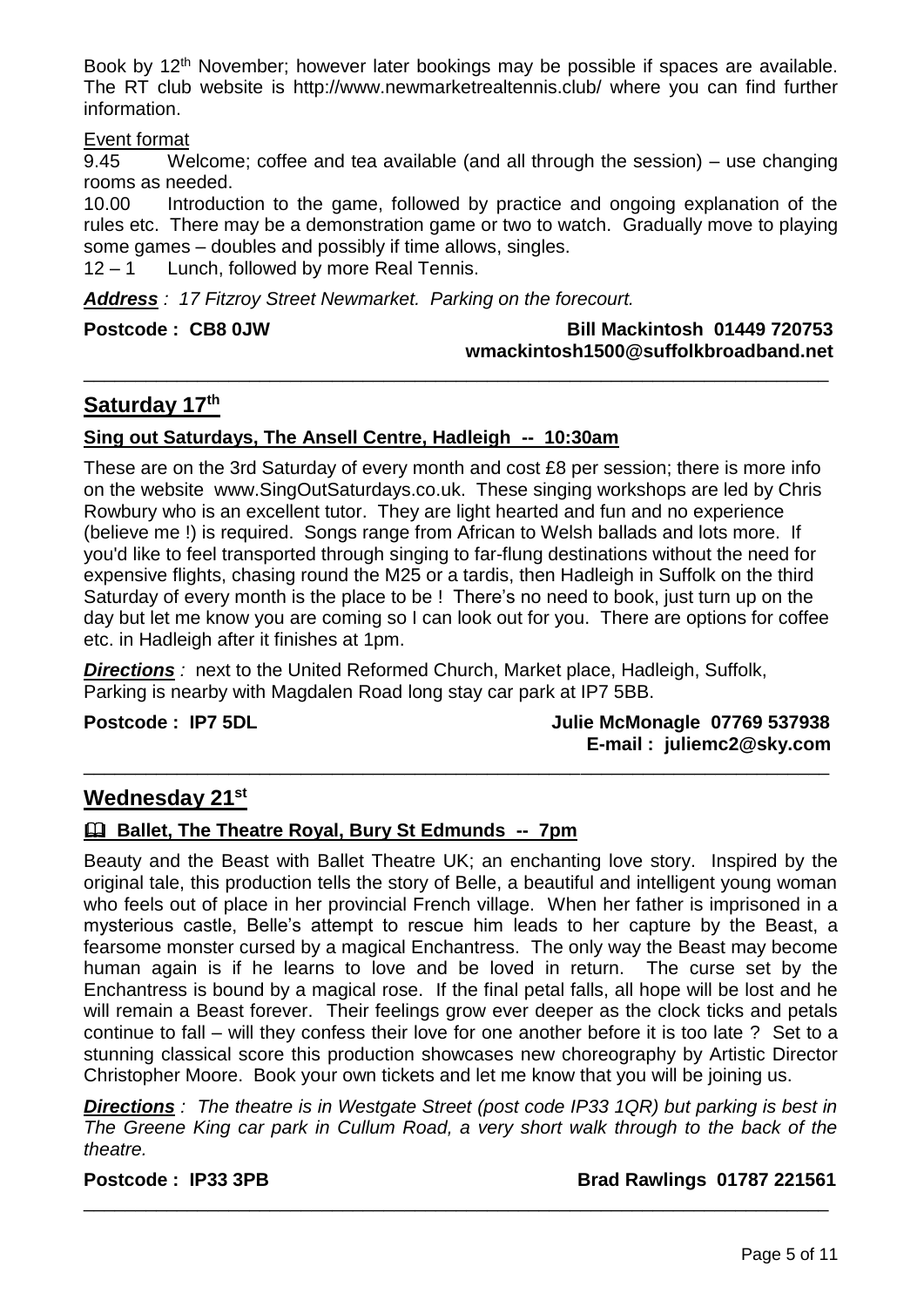### **Thursday 22nd**

#### **Christmas Fayre, Bury St Edmunds -- 2-8pm**

This is the opening day of the Bury Christmas Fayre which runs till Sunday 25th. The advantage of Thursday is there are no coaches as it is aimed at locals, so hopefully will be less crowded. It finishes with fireworks in the Abbey Gardens at 7.45. I'm flexible on timings, so let me know if you want to join me.

*Directions : Please call Catrin to arrange a time and meeting place*

**Postcode : IP33 Catrin Diverres -- 01284 760643 or email catrin.diverres@talktalk.net**

#### **Saturday 24th**

#### **Let's go for a Curry, Long Melford -- 6:30pm**

Would anyone like to go for a curry in Long Melford ? This is a very good restaurant and they can cope with dietary requirements; do ask if you are unsure or have special requests and phone 01787 378535 with any queries. Please confirm to me via email or mobile by Friday 16th November so that I can confirm numbers.

\_\_\_\_\_\_\_\_\_\_\_\_\_\_\_\_\_\_\_\_\_\_\_\_\_\_\_\_\_\_\_\_\_\_\_\_\_\_\_\_\_\_\_\_\_\_\_\_\_\_\_\_\_\_\_\_\_\_\_\_\_\_\_\_\_\_\_\_\_\_\_\_

*Directions : Cafe Masala, Foundry House, Hall Street, Long Melford. Coming from Bury St Edmunds it's on the RHS about 300m past the bridge, between The Cock and Bell and The Co-op. There is street parking nearby.*

\_\_\_\_\_\_\_\_\_\_\_\_\_\_\_\_\_\_\_\_\_\_\_\_\_\_\_\_\_\_\_\_\_\_\_\_\_\_\_\_\_\_\_\_\_\_\_\_\_\_\_\_\_\_\_\_\_\_\_\_\_\_\_\_\_\_\_\_\_\_\_\_ **\_\_\_\_\_\_\_\_\_\_\_\_\_\_\_\_\_\_\_\_\_\_\_\_\_\_\_\_\_\_\_\_\_\_\_\_\_\_\_\_\_\_\_\_\_\_\_\_\_\_\_\_\_\_\_\_\_\_\_\_\_\_\_\_\_\_\_\_\_\_\_\_**

**Postcode : CO10 9JR Julie McMonagle mobile : 07769 537938 Email : [juliemc2@sky.com](mailto:juliemc2@sky.com)**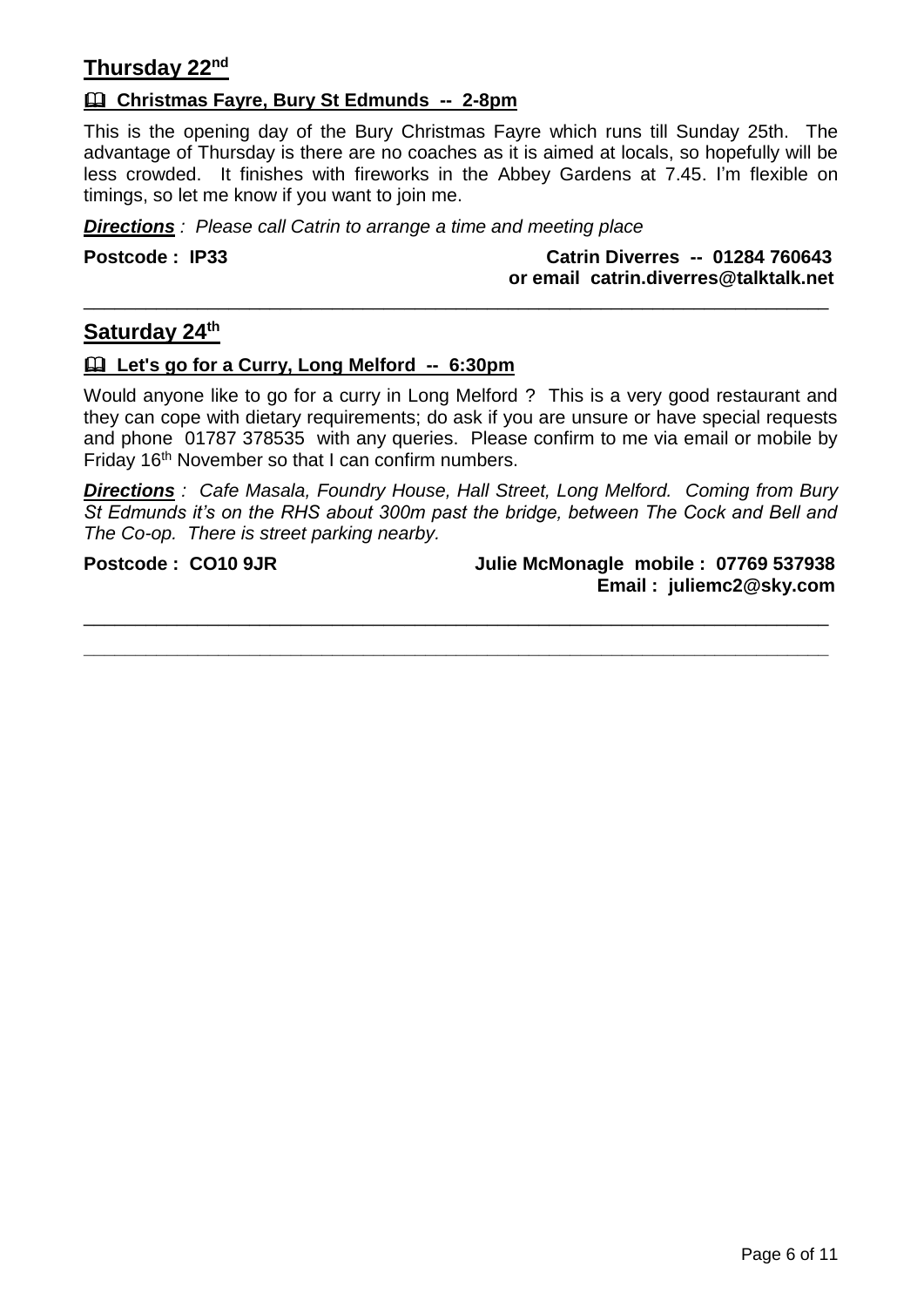## **Notes for Your Diary**

#### **December**

#### **Monday 3rd**

#### **The Nutcracker, The Quay Theatre, Sudbury -- 6.45pm**

A live broadcast from The Royal Opera House by The Royal Ballet Company. I've booked tickets in H9/10, so if you would like to join us please book your own tickets and let me know to look out for you. Ticket price is £16 and are available from the Quay on the following website where you will also find more information; www.quaysudbury.com. Start time is 7:15 but we plan to meet in the bar upstairs for a chat beforehand.

The Nutcracker has long been one of the most delightful ways to discover the enchantment of ballet – and makes for a delicious seasonal treat for all the family. Tchaikovsky's muchloved music is matched to a magical adventure on Christmas Eve for Clara and her Nutcracker doll. Their journey to the Land of Sweets brings with it some of the most familiar of all ballet moments, such as the Dance of the Sugar Plum Fairy and the Waltz of the Flowers. Peter Wright's production for The Royal Ballet keeps true to the spirit of this Russian ballet classic, with period details and dancing snowflakes. The many solo roles and ensembles put the world-class skills of the Company to the fore in this Christmas classic.

*Directions : The theatre is in Quay Lane Sudbury with parking close by also down Quay Lane, just near the theatre.*

\_\_\_\_\_\_\_\_\_\_\_\_\_\_\_\_\_\_\_\_\_\_\_\_\_\_\_\_\_\_\_\_\_\_\_\_\_\_\_\_\_\_\_\_\_\_\_\_\_\_\_\_\_\_\_\_\_\_\_\_\_\_\_\_\_\_\_\_\_\_\_\_

Postcode : IP8 3JD Julie McMonagle on 07769-537938 **or e-mail [juliemc2@sky.com](mailto:juliemc2@sky.com)**

## **Saturday 8th**

#### **Christmas Dinner and Dance, The Best Western Hotel, Copdock -- 7:30pm**

You are cordially invited to join us for our annual Christmas D&D. This year we have a change of venue and will be at The Best Western Hotel in Copdock, a very smart venue; our dress code is black tie or suits. Currently I have filled and paid for all the spaces provisionally booked and I have already e-mailed everyone, so this is just another reminder. However if anyone else would still like to join us there is a good chance that we can fit you in. Tickets are £33.95 (menu details are on their website or I can let you have a copy); send me a cheque for the £10 deposit or the whole amount and I will ascertain if places are still available.

*Directions : Old London Road, Copdock, Ipswich.*

**Postcode : IP8 3JD Brad Rawlings 01787 221561 or e-mail brawling\_uk@yahoo.co.uk**

#### **Monday 10th**

#### **'Stepping Into Christmas' Meal, The Gardeners, Chelmsford -- 7pm**

AKA Graeme's Birthday Bash. For several years Graeme has organised a meal at the Flyer Pub in early December for family, friends and by invitation extended to all Suffolk and Essex IVC members. Due to a refit this venue is now less suitable and it is hoped another Greene King P.H. in Chelmsford will fit the bill; Graeme and friends regularly dine there at lunchtime. The Gardeners is well placed quite close to the Boreham interchange on the A12 very easily reached by car from both counties. Around thirty people can be accommodated and twelve have booked as this invitation goes out.

\_\_\_\_\_\_\_\_\_\_\_\_\_\_\_\_\_\_\_\_\_\_\_\_\_\_\_\_\_\_\_\_\_\_\_\_\_\_\_\_\_\_\_\_\_\_\_\_\_\_\_\_\_\_\_\_\_\_\_\_\_\_\_\_\_\_\_\_\_\_\_\_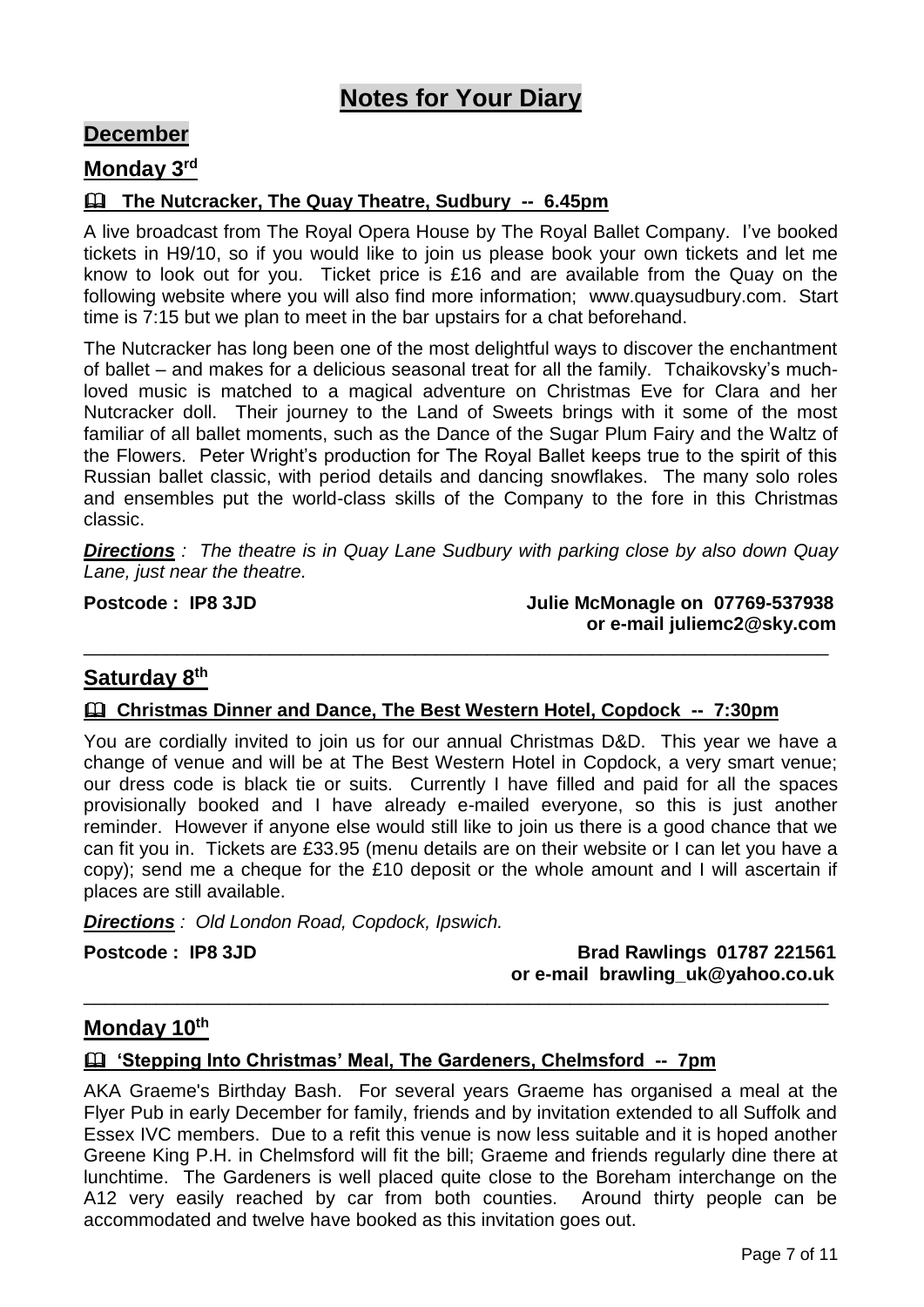There are four starters, six mains, and four dessert choices including Vegan and vegetarian options. Two courses £10.49, three courses £13.49; meal choices are required by  $30<sup>th</sup>$ November. Menu choices are available on https://www.greenekingpubs.co.uk/media/9489/vl-ff-menu.pdf or in text only format from Graeme. To secure your places please contact him asap.

*Venue/Directions : The Gardeners, Forsythia Close, N. Springfield, Chelmsford. The venue is effectively on Pump Lane, which is a left turn from the A130/A1016 if approached from the A12 Boreham interchange or straight on from Essex Regiment Way A130 if approached from Dunmow or Braintree.*

\_\_\_\_\_\_\_\_\_\_\_\_\_\_\_\_\_\_\_\_\_\_\_\_\_\_\_\_\_\_\_\_\_\_\_\_\_\_\_\_\_\_\_\_\_\_\_\_\_\_\_\_\_\_\_\_\_\_\_\_\_\_\_\_\_\_\_\_\_\_\_\_

**Postcode : CM1 6XW Graeme Mount - 07764 514027 or gmount@tiscali.co.uk**

#### **Friday 14th** (an Essex IVC event)

#### **Christmas Dinner Dance, St Botolph's Masonic Lodge, Colchester -- 7pm**

Booking required. by October 15<sup>th</sup>. The Colchester Royal British Legion Christmas dinner dance is always a great evening, with live dance music and an excellent 3 course meal; dress code - smart. This is a bookable event and choice of seasonal menu will be given on request. Booking and payment - £25 - to Patti by 15th October 2018; please contact Patti for more details.

*Directions : St Botolph's Masonic Lodge, 5 St John's Green. There are car parks and street parking nearby.*

**Postcode : CO2 7EZ Patti Machell 07584 260820 or Chris Sargeant 07775 910504**

#### **Sunday 16th**

#### **Ghost Stories and Afternoon Tea, Jacqueline's Tea Room, Colchester -- 6:15pm**

\_\_\_\_\_\_\_\_\_\_\_\_\_\_\_\_\_\_\_\_\_\_\_\_\_\_\_\_\_\_\_\_\_\_\_\_\_\_\_\_\_\_\_\_\_\_\_\_\_\_\_\_\_\_\_\_\_\_\_\_\_\_\_\_\_\_\_\_\_\_\_\_

Please book by 15th December 2018. Jacqueline's Tea Room - Two ghost stories performed live in the cosy and atmospheric upstairs parlour room of this vintage tea shop. Jacqueline's will be serving festive food/drink for the evening (not included in ticket price). Tickets are booked through Colchester Arts Centre 01206 500900 or on line, and are £12/£10. Organise your own ticket and let me know you are coming so we can meet up. Please note this event takes place at Jacqueline's Tea Room, 14 Short Wyre St, Colchester CO1 1LN.

*Directions : Car parking in St Marys CO3 3AA can be booked at the same time as booking the ticket for just £1.50 for the whole day. www.colchesterartscentre.com. Please note this event is based in a real tea shop and refreshments cost extra*

\_\_\_\_\_\_\_\_\_\_\_\_\_\_\_\_\_\_\_\_\_\_\_\_\_\_\_\_\_\_\_\_\_\_\_\_\_\_\_\_\_\_\_\_\_\_\_\_\_\_\_\_\_\_\_\_\_\_\_\_\_\_\_\_\_\_\_\_\_\_\_\_

**Postcode : CO1 1LN Shirley Horne 01787 462759 E-mail : [sjh106@btinternet.com](mailto:sjh106@btinternet.com)**

#### **2019**

**May**

#### **Friday 10th to Sunday 12th**

#### **aIVC Conference Weekend, Halifax**

Being hosted this year by Halifax and Huddersfield IVC. A bit earlier than usual but they offered it at the Brighton conference and sounded as though they were already well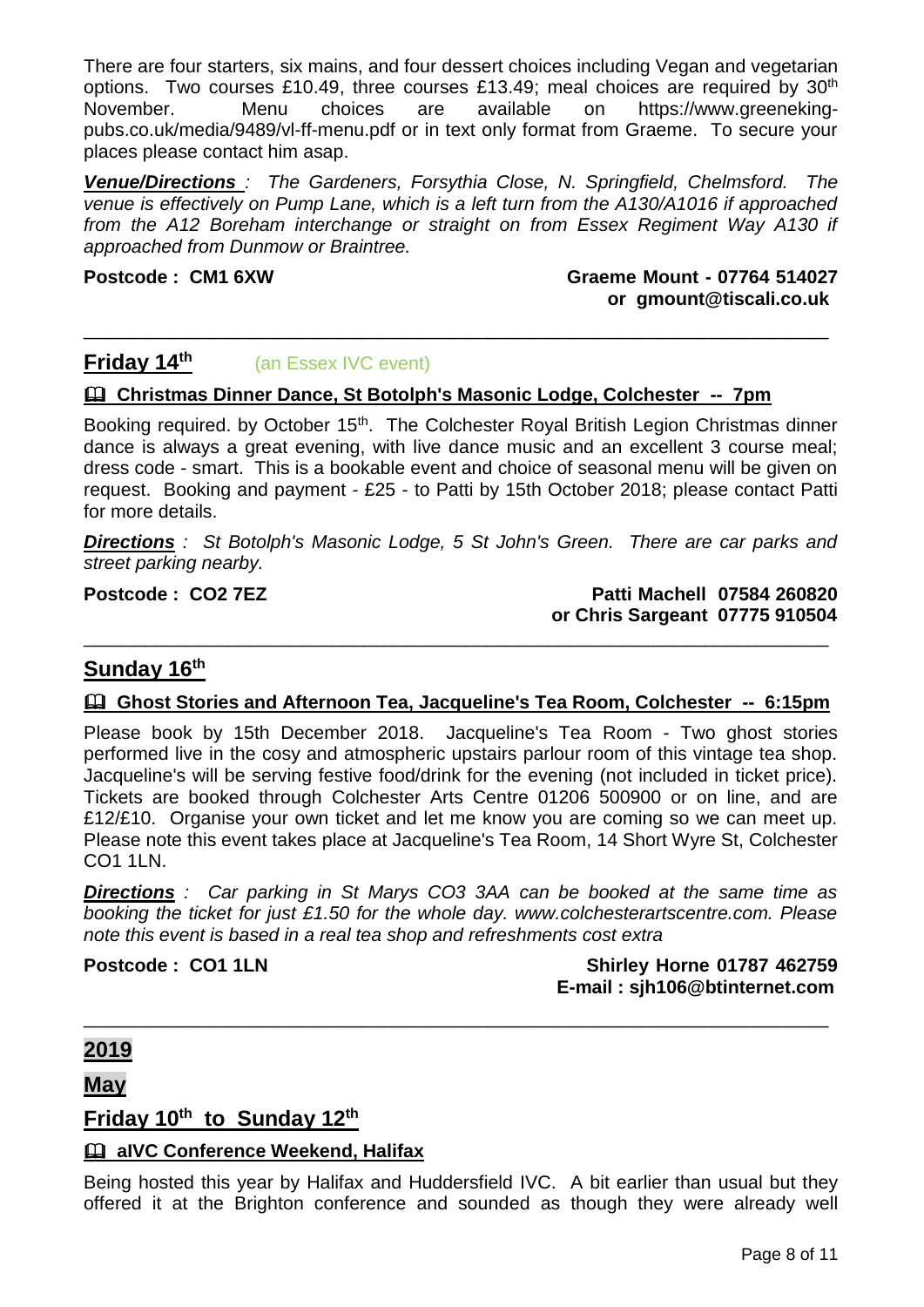prepared. There should be some nice walks offered amongst other things and it may well be worth staying over for longer.

\_\_\_\_\_\_\_\_\_\_\_\_\_\_\_\_\_\_\_\_\_\_\_\_\_\_\_\_\_\_\_\_\_\_\_\_\_\_\_\_\_\_\_\_\_\_\_\_\_\_\_\_\_\_\_\_\_\_\_\_\_\_\_\_\_\_\_\_\_\_\_\_ **\_\_\_\_\_\_\_\_\_\_\_\_\_\_\_\_\_\_\_\_\_\_\_\_\_\_\_\_\_\_\_\_\_\_\_\_\_\_\_\_\_\_\_\_\_\_\_\_\_\_\_\_\_\_\_\_\_\_\_\_\_\_\_\_\_\_\_\_\_\_\_\_**

*Directions : None yet, it's in Halifax !*

**Postcode :** Brad Rawlings 01787 221561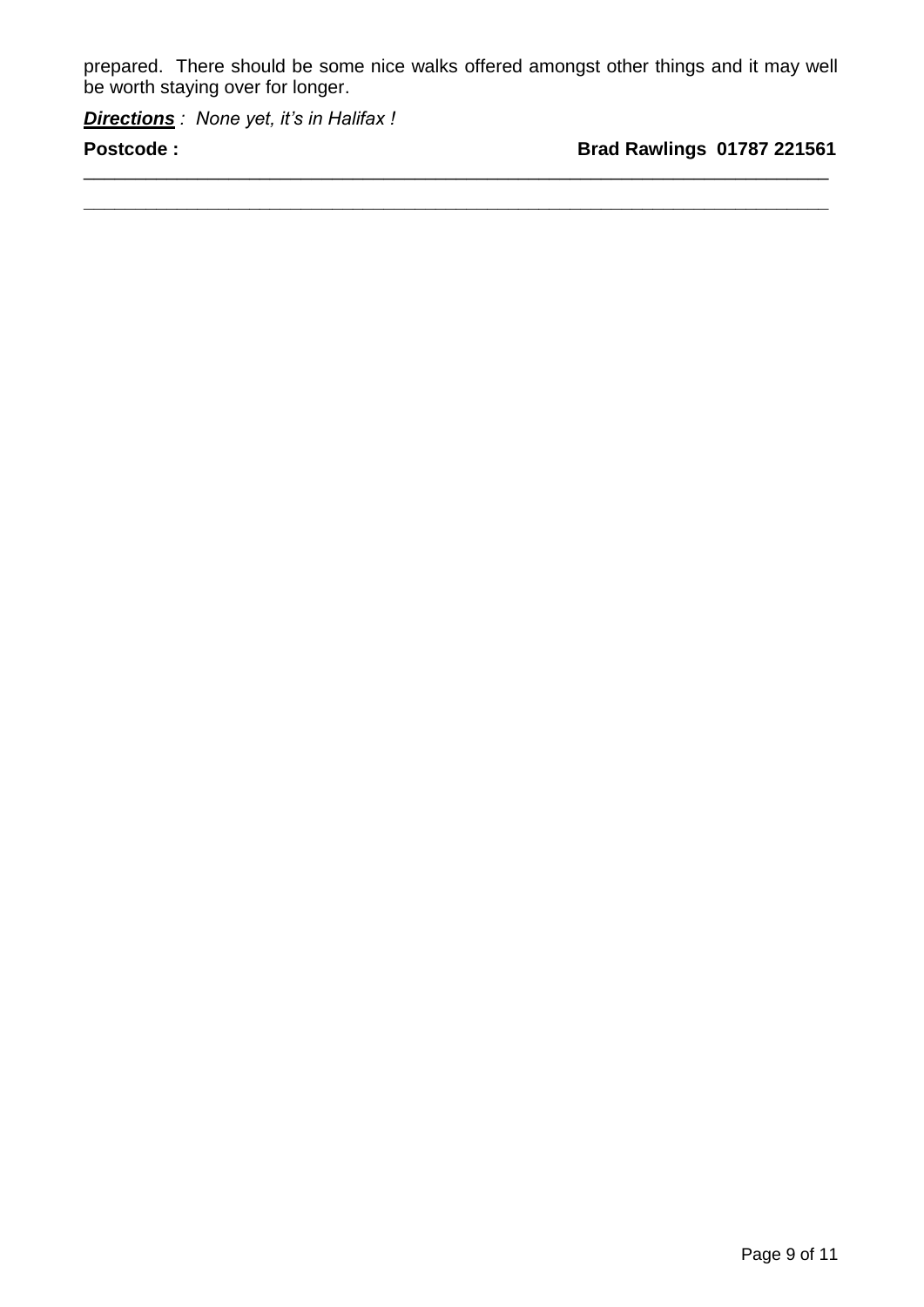### **Please note that the events below are open to all members.**

Full details will be posted on the aIVC website. If you need further details please contact the club concerned, or call me and I will try and find out more.

| Nov 22 - Dec 2 | (Provisional dates) Walking holiday in Madeira (AIVC)           |
|----------------|-----------------------------------------------------------------|
| Nov 30 - Dec 3 | York weekend with Birmingham IVC. Contact Pete Howe on 07944    |
|                | 880722 or towerpete@aol.com                                     |
| 2019           |                                                                 |
| Jan 4 - 6      | New Year Weekend in Nantwich (Birmingham IVC, contact as above) |
| Mar 1 - 4      | Swanage blues festival (London IVC)                             |
| Mar 20 - Apr 3 | Japan trip (London IVC)                                         |
| May 10 - 12    | alVC Conference, Halifax                                        |
| Aug 10 - 17    | A week at the Edinburgh Festival (London IVC)                   |